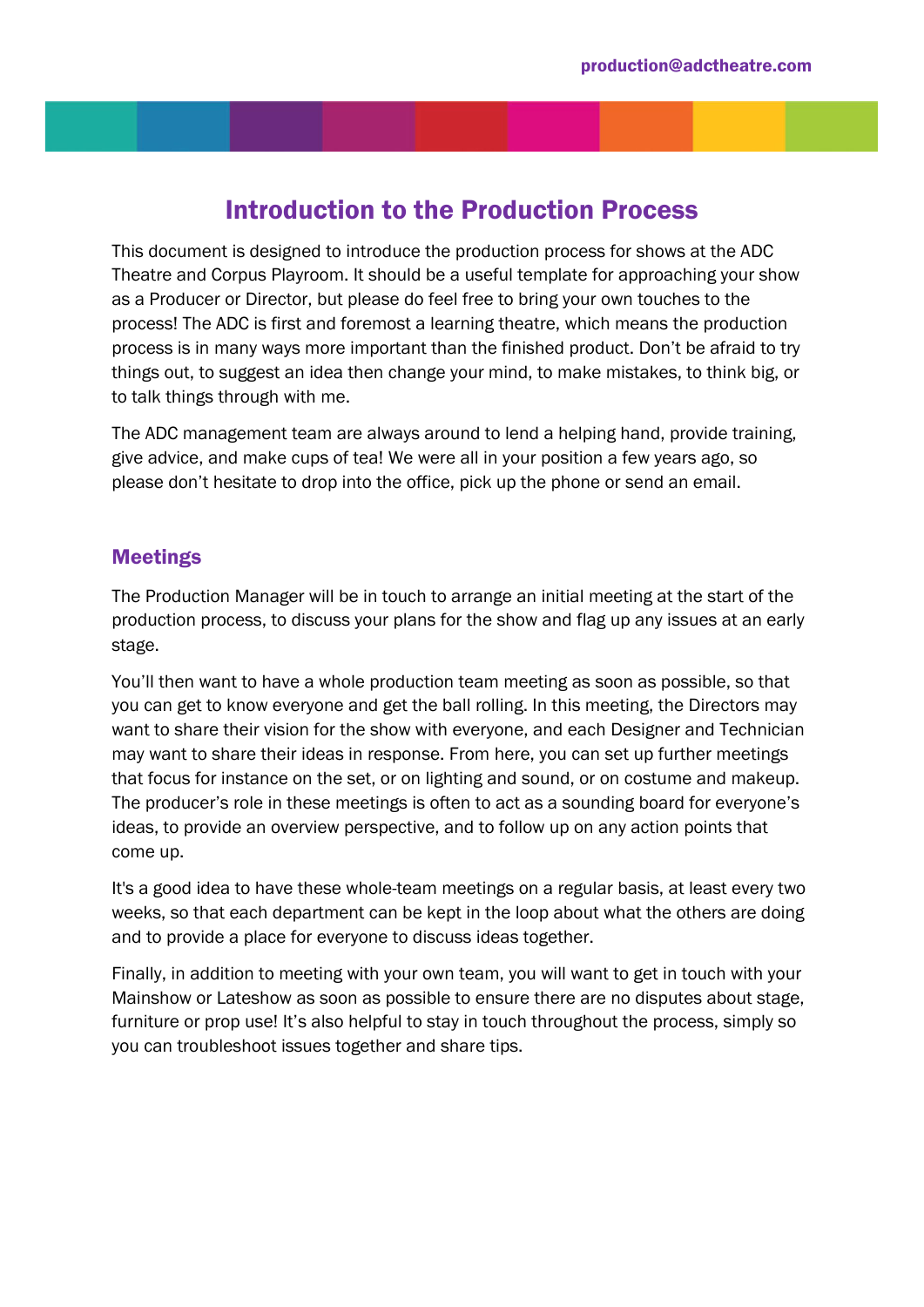# Marketing (More info can be found in our Publicity Guide a[t www.adctheatre.com/guides\)](http://www.adctheatre.com/guides)

## Publicity Design

The sooner you have your poster design ready, the sooner you can start advertising your show! Once your designs are done, send it to me for approval - you can then order A3 posters through the theatre, or yourself through a site like InstantPrint. The theatre also prints A1 posters for you and displays them in the Front of House areas.

### Marketing Strategy

It's also best to come up with this as early as possible - this can be devised in collaboration with the Production Manager, particularly if you're unsure where to start! The aim is to identify a USP for the show and to contact as many people as possible – this can be done via emails to relevant departments, social media, postering and contacting local press.

#### Programme

You only have to have a programme if you're an ADC Mainshow, but it can be nice to produce one anyway if your designer is keen! Programmes can contain photos from rehearsals, design sketches, and notes from the Directors, Producers and Designers.

# **Technical**

### General Information Form

You'll receive a link to this from the Production Manager when it's time to fill it out. It's a form where you indicate which Special Permissions you may need for the show (e.g. smoking, or pyrotechnics) and provide details such as the age suitability of the show. It should only take a short time to fill in!

As part of the General Information Form, you will need to indicate what kind of music you plan to use, so that I can notify PPLPRS (the music licensing company). If you're using music that the characters react to in the show or can hear 'in world', we will need to send off an application in advance to clear those particular songs. This is called interpolated music. If you're just using background (incidental) music or entrance/exit music, you won't need to fill out a form until the show is finished.

#### Section 2

This is the set-focused part of your production's Risk Assessment. It details set and construction plans and identifies any risks that may need to be mitigated. This will be filled out and signed off in a meeting with the Production Manager and the Technical Manager. It would be great if everyone involved in the show in a technical capacity could be there, and at the very least the Technical Director and Stage Manager should be present.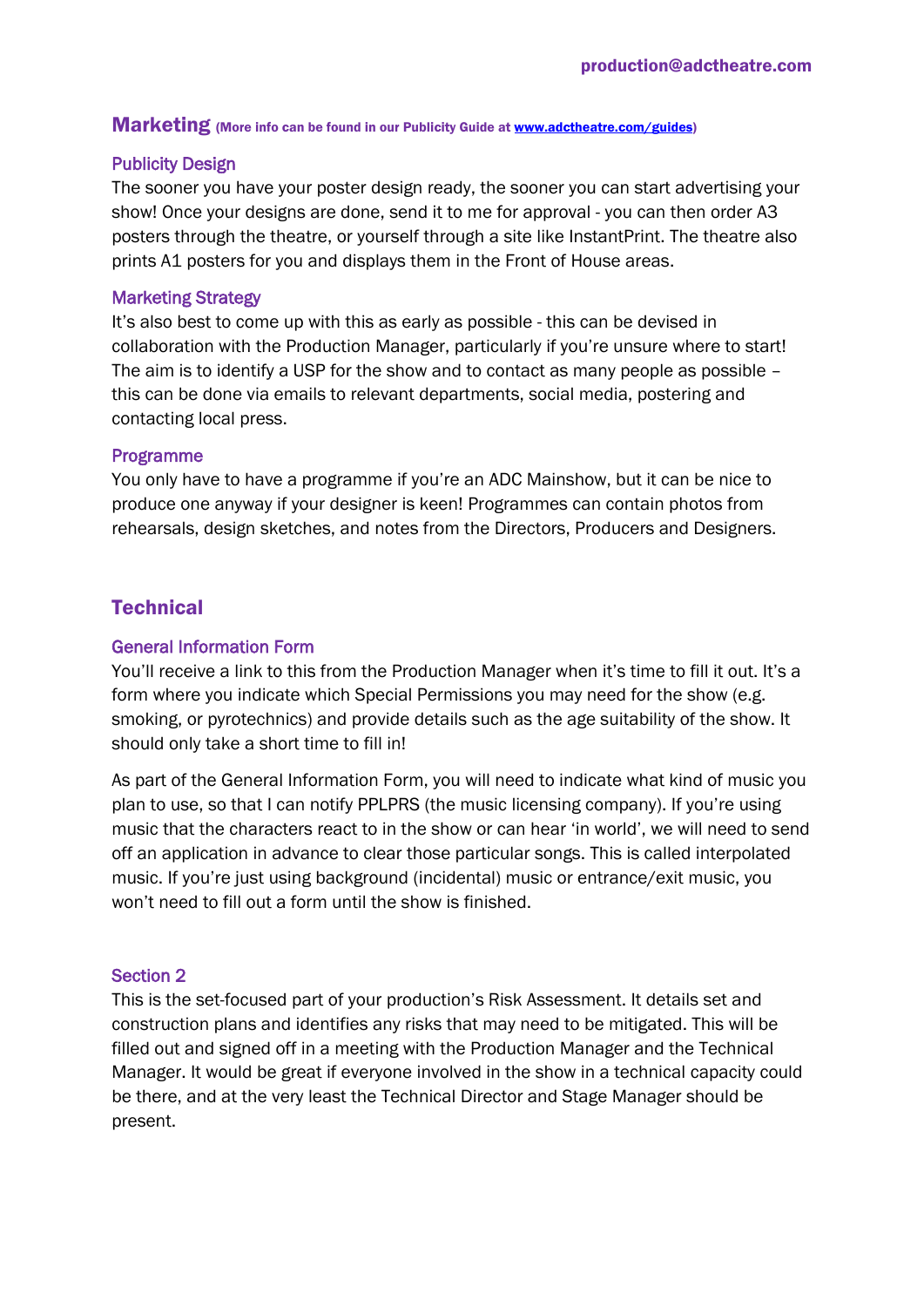## Section 3

This is a follow-up section to Section 2. It determines if there have been any changes in plans just before your Get-In Weekend and fills in additional details relating to lighting plans. It should be filled out and signed off with at least the Technical Director, Stage Manager and Lighting Designer present.

#### Get-In Weekend

This is the few days during which your show comes to life! For an ADC Mainshow, the Get-In Weekend consists of a Set-In during the Sunday before your show. The whole production team should attend this, and techies who aren't associated with your show may also choose to come along and lend a hand. Mainshows then traditionally do a Tech Rehearsal on the Monday and a Dress Rehearsal on the Tuesday, ready for the opening performance that night.

ADC Lateshows have Wednesday as their Get-In day, during which they add any set or lighting to the stage and do their own Tech/Dress Rehearsals.

A Playroom Mainshow has all day Sunday and until 6pm on Monday to do their Set-In and Tech/Dress Rehearsals, leaving Tuesday for the Playroom Lateshow.

#### What's a Tech Rehearsal?

This is the Technicians' chance to realise their designs on the stage with the set and actors there. It can involve running some scenes several times, with the Directors present to work with the Lighting Designer and Sound Designer on getting the cues where everyone would like them. The Stage Manager runs the Tech Rehearsal and is responsible for scheduling a time at which everyone is free to be there. They will also begin the Tech Rehearsal by giving a safety talk to the whole cast and crew, and doing a stage walk-around to point out risks and their mitigations. Before the Tech Rehearsal can take place, a member of the management team (usually me or Eduardo) must have signed off the stage as safe to use.

#### What's a Dress Rehearsal?

Once the Tech Rehearsal has taken place, the set and technical team may take some time to resolve any issues that may have arisen, and perhaps change their designs slightly now that they've seen them on stage. The Dress Rehearsal is then the first full run of the show where everything comes together, and is the Directors' chance to offer any final notes before opening night! Again, the Stage Manager runs the Dress Rehearsal.